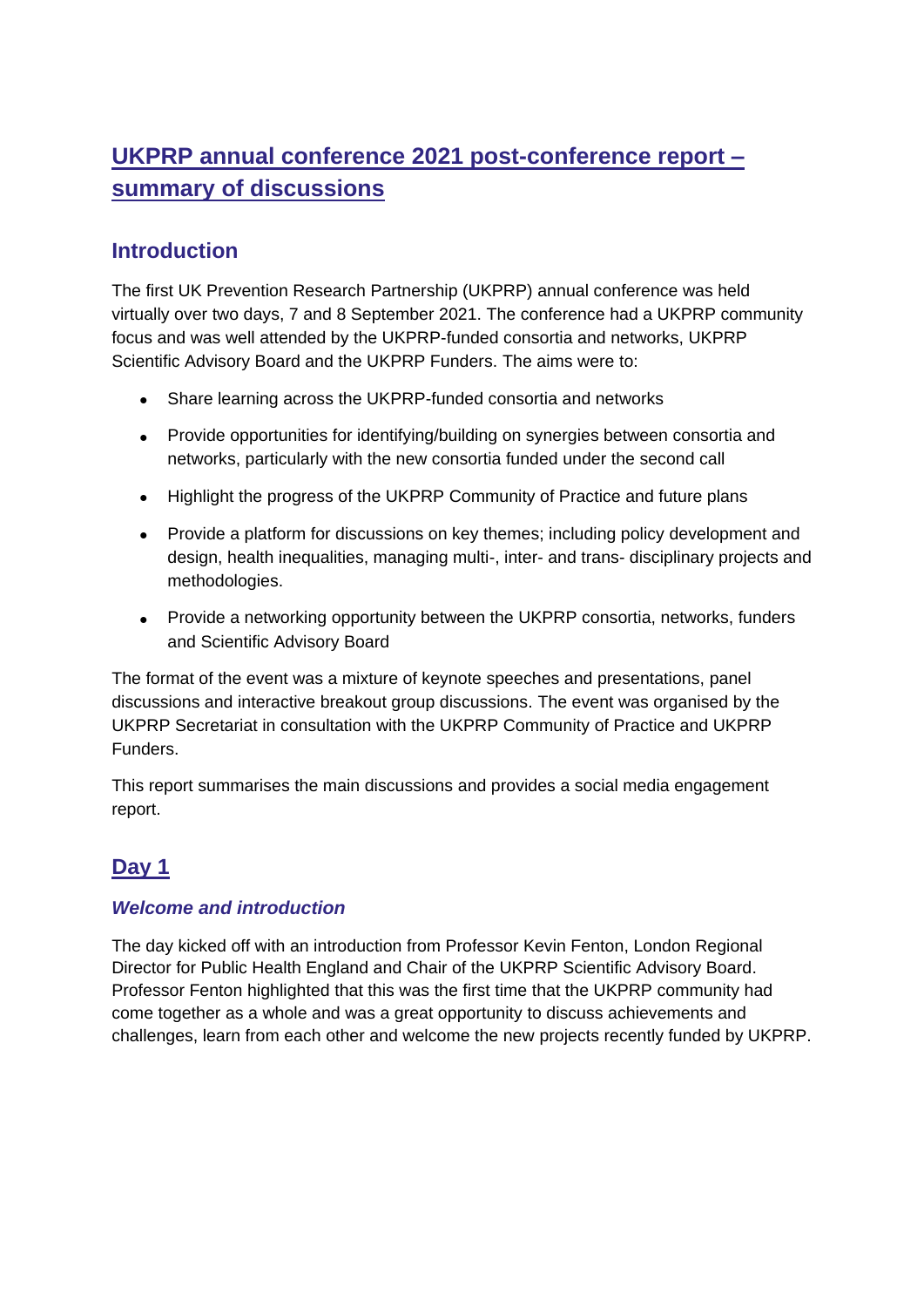## *Session 1*

## *UKPRP Call 1 consortia and networks panel discussion – emerging opportunities and challenges two years in.*

Professor Rachel Cooper chaired a panel with representatives from the Call 1 consortia and networks to discuss emerging opportunities and challenges for NCD prevention research. Panellists reflected on the need to be agile and innovative, particularly when responding to the impact of the Covid-19 pandemic on the delivery of their projects. However, this was not

without its challenges, particularly with regard to building relationships amongst the project team, engaging with stakeholders and recruiting staff.

Panellists recognised that public health challenges and health inequalities have worsened over the past 18 months, and these changes will



need to be kept under consideration as the projects continue.

## *Session 2*

#### *Breakout discussion session – Strategies for managing multi-, inter- and transdisciplinary projects and networks, including during the Covid-19 crisis*

Reflecting on some of the challenges highlighted in session 1, attendees were split into breakout groups to discuss their experiences and learnings of either (i) co-production; (ii) managing multi-, inter- and trans- disciplinary projects and networks; or (iii) virtual engagement and public involvement.

#### *(i) Co-production*

Discussions centred around the challenges posed by the pandemic which had kept policy makers and public health agencies busy and less available to take part in research. Moreover, the use of remote engagement had exposed a greater need to build trust than when meeting face to face. It was suggested that for the future, a blended approach of online and face-to-face communication might help reach more people, sometimes in more effective ways, but that care would need to be taken not to create new exclusions. A key challenge with co-production is that researchers may not always recognise when they need to release a degree of control.

#### *(ii) Managing multi-, inter- and trans- disciplinary projects and networks*

A central theme was about the potential difficulties of bringing together different teams with different cultures and priorities, for example those doing quantitative analysis and those looking at things qualitatively. Clarifying management structures and working practices was agreed to be important, as was the need to arrive at a common language and understanding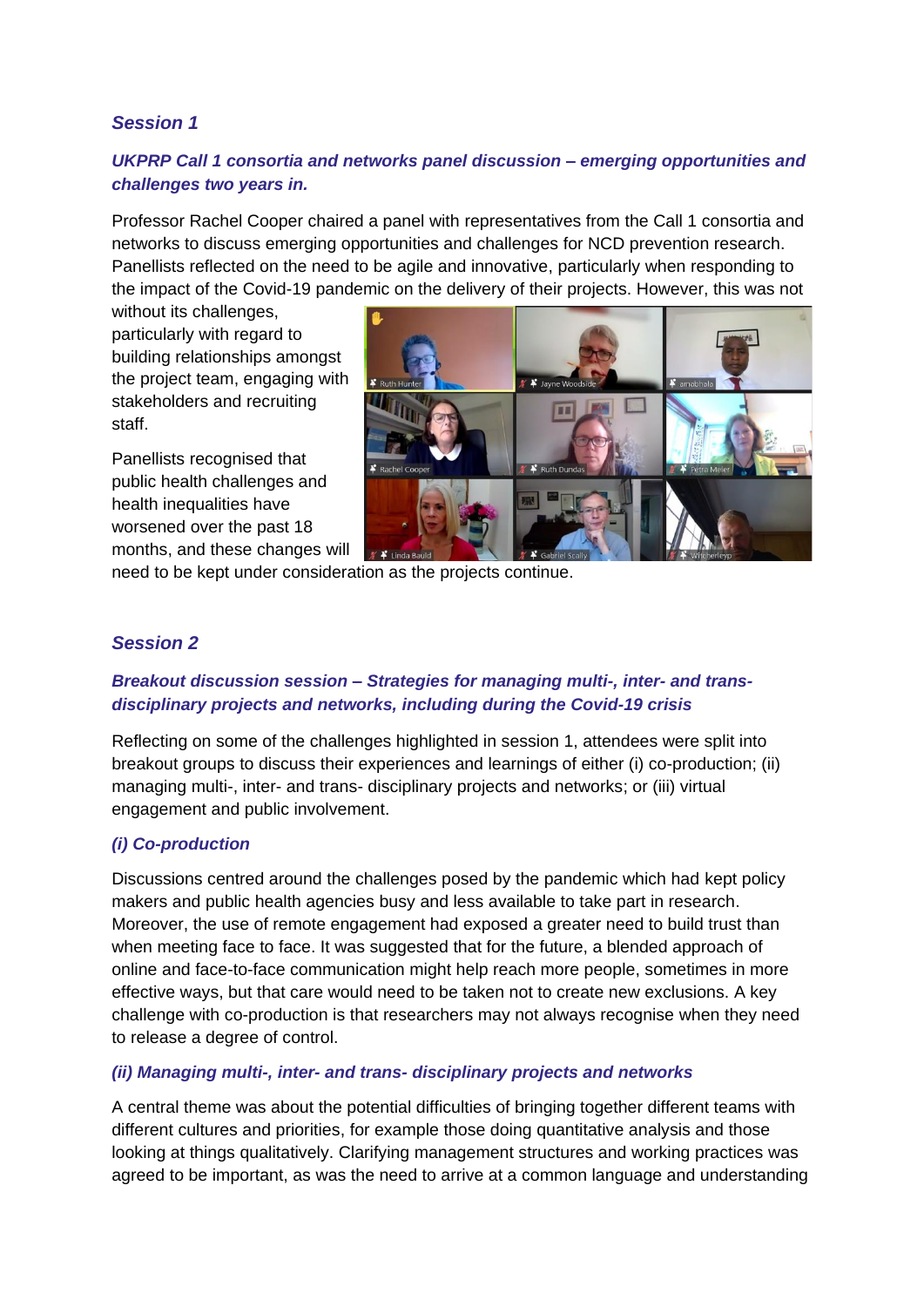of what is to be achieved. It was perceived that video conferencing and remote working had been beneficial in some cases as it enabled an equalisation of communications between and within groups. Discussants expressed views that it was difficult to publish the results of transdisciplinary work, and to gain an audience for it with policy makers.

#### *(iii) Engaging virtually and public involvement*

Despite the challenges, it was generally acknowledged that the move to virtual engagement has enabled the inclusion of some individuals who had previously been unreachable due to health reasons or location. Some researchers had been surprised by the diversity of participants and how far their 'virtual reach' has been. However, there remained a need to take a flexible approach to engagement with some harder to reach groups. It is not yet understood how a truly hybrid approach to engagement will work, with participants noting that in some cases it had proved a challenge to establish a rapport during virtual meetings. It was also considered that some digital platforms that have been developed primarily for team working are less effective for public engagement.

#### *Session 3*

#### *Introduction to the UKPRP Call 2 awards*

Professor Fenton invited the three new UKPRP-funded consortia to introduce their awards and describe what they hoped to achieve.

Professor Peter Fonagy and Professor Tim Hobbs of the Kailo consortium presented an overview of their research programme for a systemic approach to improving adolescent mental health.

Dr Ruth Hunter, Professor Ruth Jepson and Professor Sarah Rodgers of the GroundsWell consortium then spoke about how they will apply systems science to maximise the contribution of urban green and blue spaces to prevent NCDs and reduce health inequalities.

Finally, Professor Sylvia Walby introduced the VISION consortium, which aims to reduce the violence that harms health by improving the measurement and analysis of data on violence.

#### *Session 4*

*Panel discussion session – How can prevention research address health inequalities?*

For the final session of day 1, Dr Jennifer Dixon (Health Foundation) chaired a panel of researchers - Professor Kate Pickett (University of York) and Professor Catherine Law (University College London), and local government partners - Julian Cox (Greater Manchester Combined Authority) and Professor Derek Ward (Lincolnshire County Council) to discuss how prevention research

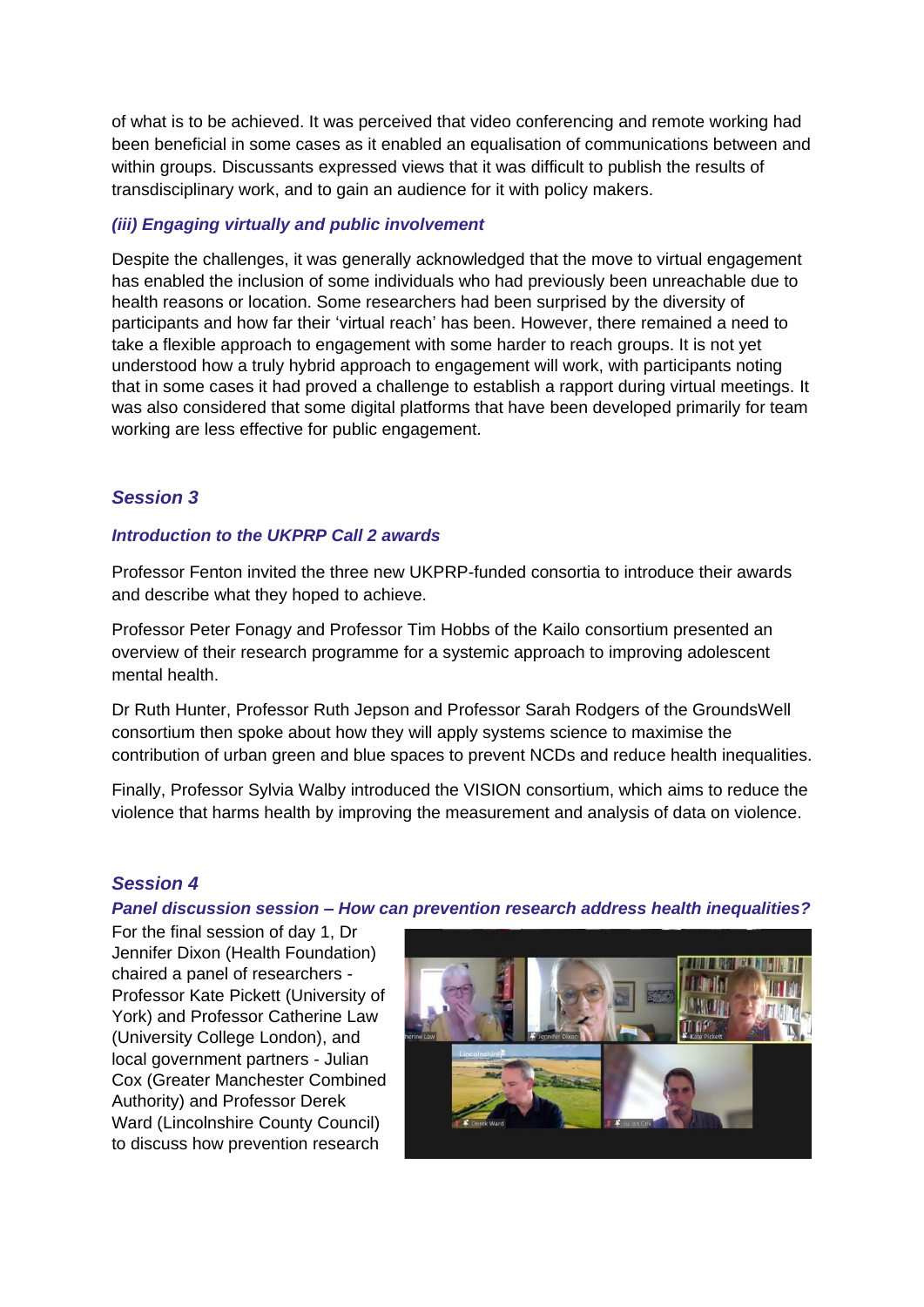can help to reduce health inequalities.

The panellists discussed the challenges in persuading national government to take action to address health inequalities as well as the complexities faced by local government when needing to compare interventions and make choices as to where to invest their funding.

## **Day 2**

### *Welcome and introduction*

Professor Kevin Fenton started the second day by reflecting on the key themes from the previous sessions. Co-production was a major theme and many delegates had talked about the challenges in identifying new partners to engage with, and other pressures that have preventing partners from working together. Fortunately, the benefits of online tools have also been revealed, enabling richer conversations between partners in some cases.

There had been good discussions on ensuring that prevention research influences policy by understanding at which level of the system effort is best placed to create the most impact, and how to work with local policymakers/government to ensure effective translation of research outcomes into policy.

Professor Fenton invited colleagues to share their reflections during the coming discussions, including the need to learn from the positives and negatives of engaging online in order to take forward a blended approach, and the need to take research upstream to address factors that affect health inequalities downstream.

### *Session 1*

#### *Breakout discussion session – Methodologies*

Dr Ges Rosenberg chaired the first breakout discussion session of the day to share practice and ideas on agent-based modelling (ABM) and the design of interventions in complex systems research.

#### *(i) Agent-based modelling*

Discussion centred on how agent-based models can be used to explicitly model the interactions between micro and macro agents. ABM is used for testing mechanisms and theories to see how a system is affected by an intervention. So an advantage is that ABM can allow policymakers and stakeholders to identify the most effective levers of change. The key challenge with ABM is that people's behaviour is complex. Models can take some time to develop as some theory of how agents behave is required in order to generate them. The groups discussed the need for training up end users so that they can make direct use of the models that are developed.

#### *(ii) Design of interventions in complex systems research*

The groups discussed the need to establish a common understanding of what is meant by a systems approach as well as what is meant by interventions, particularly amongst research teams who work across disciplines. A key challenge with taking a systems approach to interventions is that health is impacted in areas outside the health sphere, so there is a need to work with non-health organisations to persuade them to include health as part of their agenda.